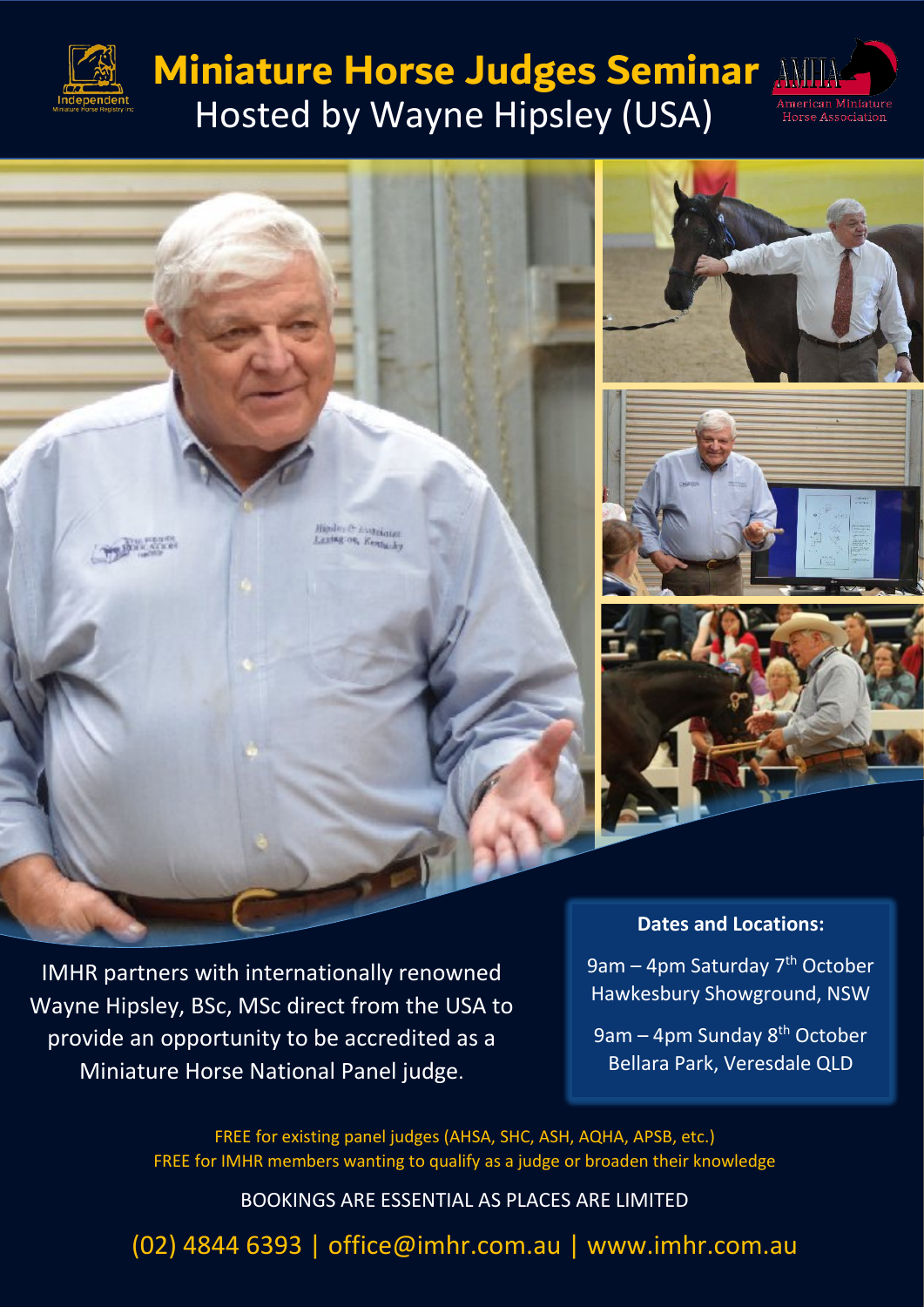# Miniature Horse Judges Seminar Miniature Horse Judges Seminar Hosted by Wayne Hipsley (USA) Hosted by Wayne Hipsley (USA)

#### **WHO is hosting the seminars ?**

Wayne G. Hipsley, BSc, MSc, an internationally licensed and recognized judge for many breeds and disciplines of horses. He has been a licensed Senior American Miniature Horse Association[AMHA] judge for almost 20 years. His judging assignments include: AMHA World Show - 4 times; AMHA Regional and state shows - over 40; NZMHA National Show - 2 times; IMHR National Show - 2 times; European Championship Miniature Horse Show - 3 times; and Miniature Horse shows outside of the US number over 20.

He has served as the judge educator and instructor for the AMHA judges seminar for over 6 years. He was the lead instructor at the first international judge's seminar conducted by the AMHA in 2003 in Brussels, Belgium. He has conducted 6 judges educational and licensing seminars for the NZMHA. He has served as the judge educator and instructor for the Royal Agricultural Society of New Zealand, horse show section, and his manual on selecting and judging of horses is a required reference for the RASNZ. His judging and educational credentials in other breeds and disciplines are quite lengthy including, instructing at judge's seminars in the US for the Arabian, Morgan, Andalusians, Fjords, Rocky Mountain Horse, United Mountain Horse, and Color Breed Council - multi-breed seminars.

Wayne is also a regular at Equitana hosting many educational seminars and providing commentary for the Breed Village.



#### **WHO will benefit from attending this seminars ?**

Existing panel judges seeking to be accredited Miniature Horse judges

Breeders seeking to improve their assessment skills Exhibitors seeking to improve their showing skills

**WHAT qualifications will I have if I am successful ?** Successful seminar participants are admitted to the IMHR Official Judges Panel. The IMHR Judges panel is recognized in Australia and distributed to New Zealand.

There may be a requirement to complete an exam and return to IMHR to finalise accreditation status.

#### **WHAT topics will be covered ?**

- Learning to Think Like a Judge
- Professional Conduct and Ethics
- Developing a Method of Evaluation
- Analysis of Form to Function
- Analysis of Gait and Movement
- Methods to Assess and Record Exhibitors

The live horse activities may include the following demonstrations and experiences:

- Conformation and Gait Analysis *Developing the "Eye" to See the Real Horse*
- In-Hand Presentation *Protocols and Procedures*
- Showmanship *- Patterns and Scoring*
- Performance (time permitting)

**WHERE and WHEN are these clinics being held ?**

7 th October 2017 - Hawkesbury Showground, NSW 8 th October 2017 - Bellara Park, Veresdale, QLD 9am to 4pm each day.

#### **WHAT does it cost for the two day clinic ?**

IMHR is funding this program as part of its ongoing commitment to education for the Miniature Horse industry.

**FREE for existing panel judges (AHSA, SHC, ASH, AQHA, APSB, etc.) FREE for financial IMHR members**

Places are LIMITED. Bookings must be made on the booking form by the **1 st October**. You will receive a notification to confirm your place.